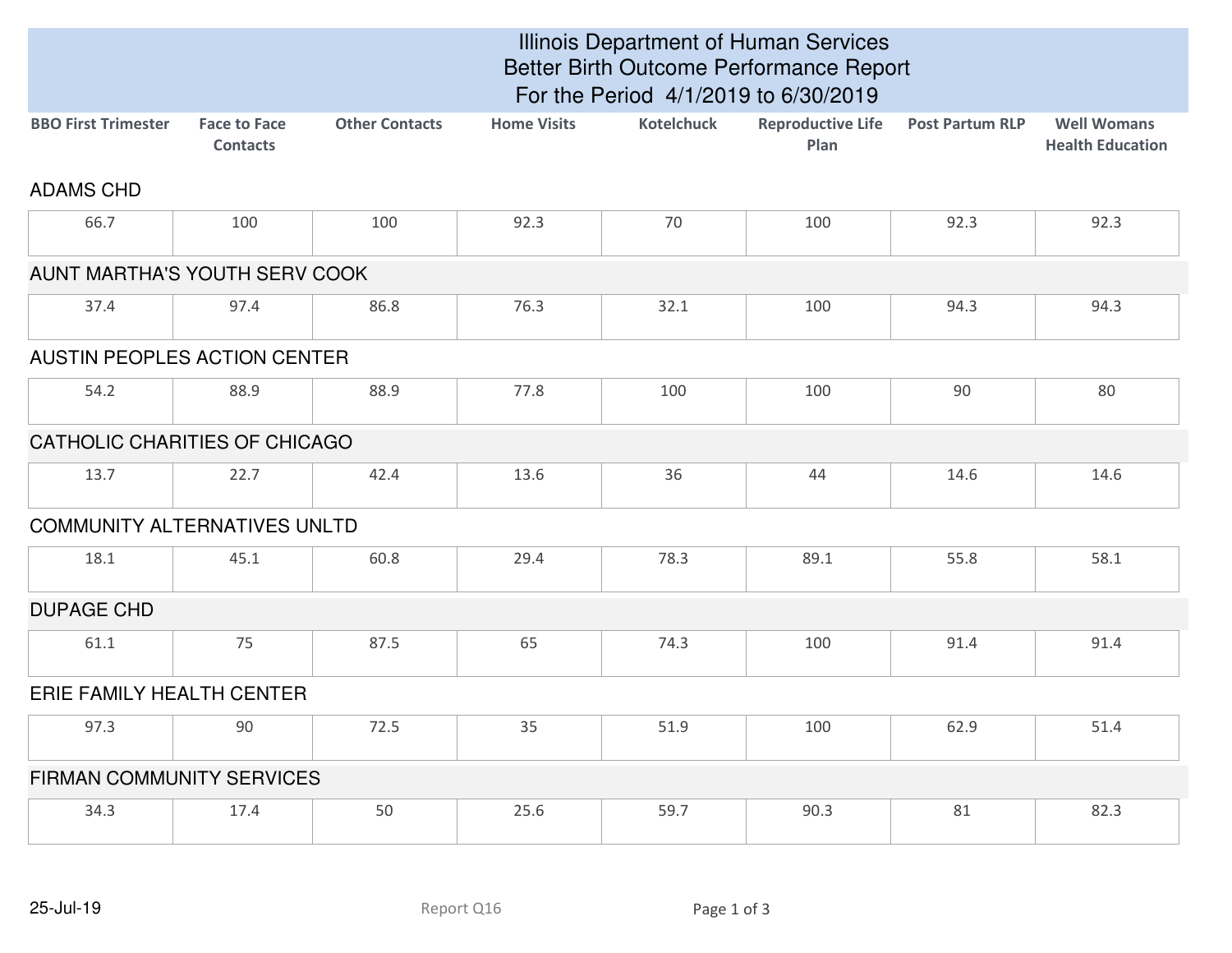| <b>BBO First Trimester</b>     | <b>Face to Face</b><br><b>Contacts</b> | <b>Other Contacts</b> | <b>Home Visits</b> | <b>Kotelchuck</b> | <b>Reproductive Life</b><br>Plan | <b>Post Partum RLP</b> | <b>Well Womans</b><br><b>Health Education</b> |
|--------------------------------|----------------------------------------|-----------------------|--------------------|-------------------|----------------------------------|------------------------|-----------------------------------------------|
| 34.3                           | 17.4                                   | 50                    | 25.6               | 59.7              | 90.3                             | 81                     | 82.3                                          |
| <b>LAWNDALE CHRISTIAN HC</b>   |                                        |                       |                    |                   |                                  |                        |                                               |
| 38                             | 84.3                                   | 74.3                  | 41.4               | 71.9              | 86                               | 52.1                   | 52.1                                          |
| <b>LIVINGSTON CHD</b>          |                                        |                       |                    |                   |                                  |                        |                                               |
| 44.8                           | 100                                    | 100                   | 100                | 66.7              | 88.9                             | 87.5                   | 100                                           |
| <b>MACON CHD</b>               |                                        |                       |                    |                   |                                  |                        |                                               |
| 55.7                           | 92.4                                   | 84.8                  | 77.3               | 96                | 94                               | 92.6                   | 92.6                                          |
| <b>MASON CHD</b>               |                                        |                       |                    |                   |                                  |                        |                                               |
| 74.5                           | 100                                    | 100                   | 80                 | 81.8              | 100                              | 100                    | 100                                           |
| <b>MCLEAN CHD</b>              |                                        |                       |                    |                   |                                  |                        |                                               |
| 66.5                           | 81.1                                   | 92.5                  | 47.2               | 65.1              | 100                              | 81.6                   | 51                                            |
| NEAR NORTH HS - WINFIELD MOODY |                                        |                       |                    |                   |                                  |                        |                                               |
| 68.9                           | 51                                     | 64.7                  | 15.7               | 41.4              | 93.1                             | 83.9                   | 83.9                                          |
| SANGAMON CHD                   |                                        |                       |                    |                   |                                  |                        |                                               |
| 32                             | 66.7                                   | 66.7                  | 66.7               | 100               | $\boldsymbol{0}$                 | 100                    | 83.3                                          |
| SINAI COMMUNITY INSTITUE       |                                        |                       |                    |                   |                                  |                        |                                               |
| 33.3                           | 36                                     | 72                    | 28                 | 67.6              | 64.7                             | 62.5                   | 62.5                                          |
| 33.3                           | 36                                     | 72                    | 28                 | 67.6              | 64.7                             | 62.5                   | 62.5                                          |